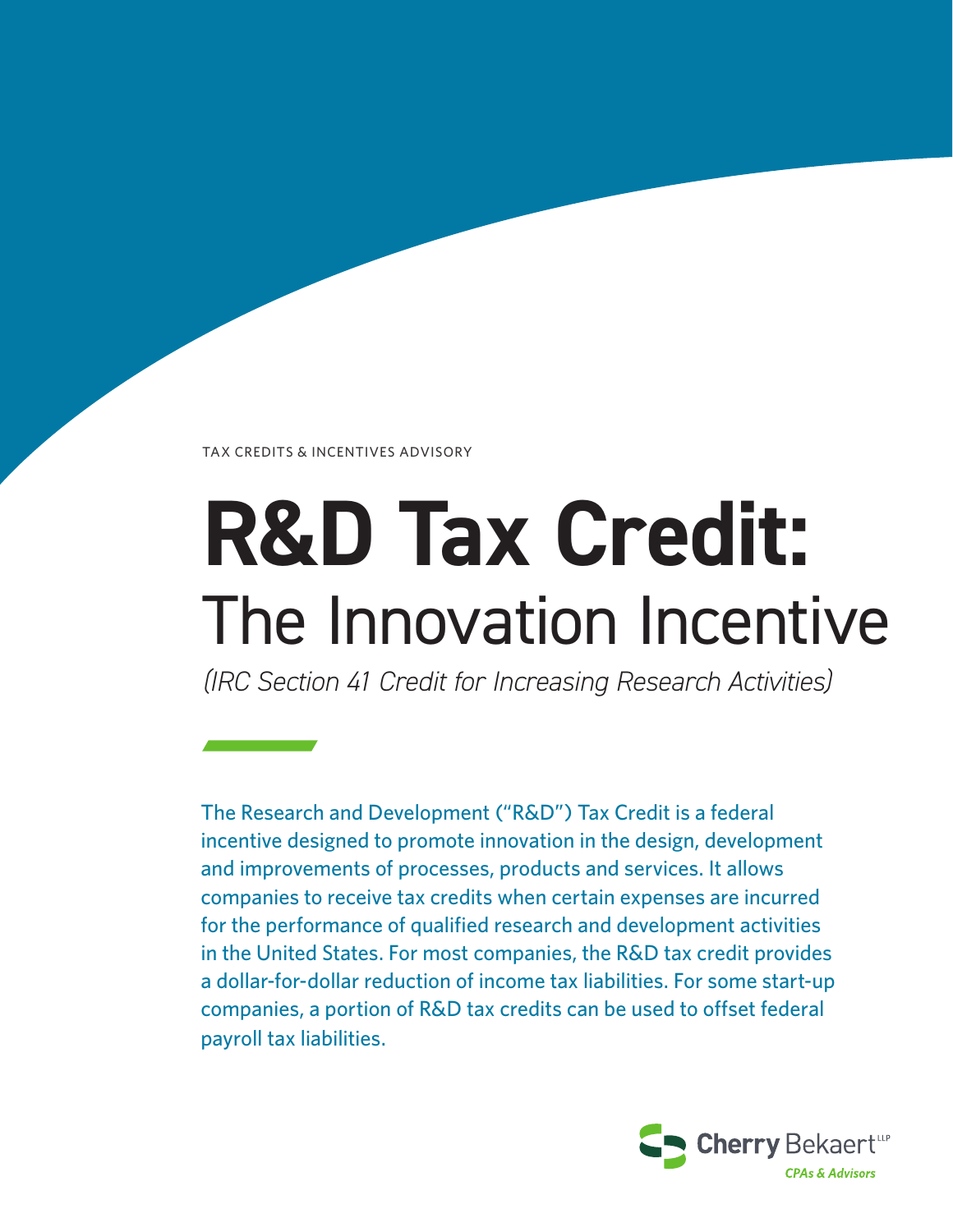**Why Investigate the R&D Tax Credit Now?**

The R&D tax credit offers innovative businesses the opportunity to save money and generate cash to improve and expand operations, products and services. The credit continues to be expanded, opening the door for more companies to benefit from this incentive while expanding the credits available to past or current incentive recipients. Taxpayers may qualify for benefits from multiple tax years (current and prior). Startup companies can use the R&D tax credit to offset up to \$250,000 of payroll tax liabilities. C corporations, S corporations, LLCs and Partnerships can investigate the potential for tax liability reductions. Plus, many states offer additional refundable incentives for R&D activities.

Despite all these opportunities, most taxpayers continue to under report potential qualified research expenses ("QREs"). Many businesses are not benefitting from this tax incentive because of false assumptions, such as the R&D must be "groundbreaking" to qualify for the credit; claiming the credit will result in an audit; time tracking tools must be used to capture R&D efforts; or the R&D tax credit is only beneficial to large organizations. We are able to walk you through the R&D process and assist you in navigating common misconceptions.

**The IRS has established new disclosure requirements for filing amended claims for refund which must be followed. Employers that claimed the Employee Retention Credit in 2020 and 2021 can still apply for R&D tax credits but need to be aware of the interplay between the two incentives.**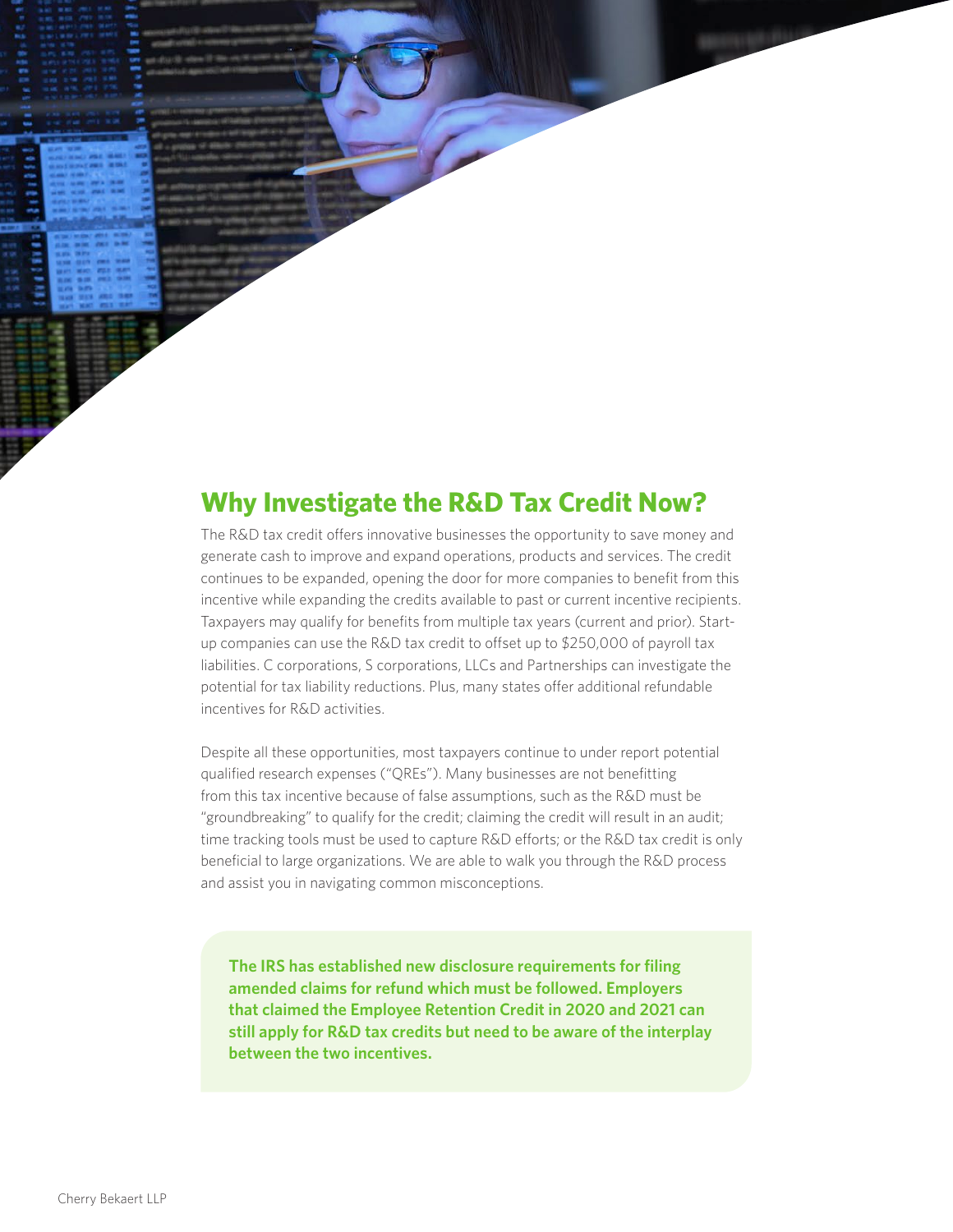## **How to Qualify for the R&D Tax Credit**

Determining which activities qualify for the R&D tax credit begins by passing the Four-Part Test created by the IRS.



#### **R&D Qualified Activities / The Four-Part Test**



Substantially all the activities must relate to:

- ► Identifying uncertainty regarding the development of the product, process, or design
- ► Utilize a process to evaluate one or more alternatives to eliminate the uncertainty
- ► Testing, trial and error, or modeling, to refine or discard alternatives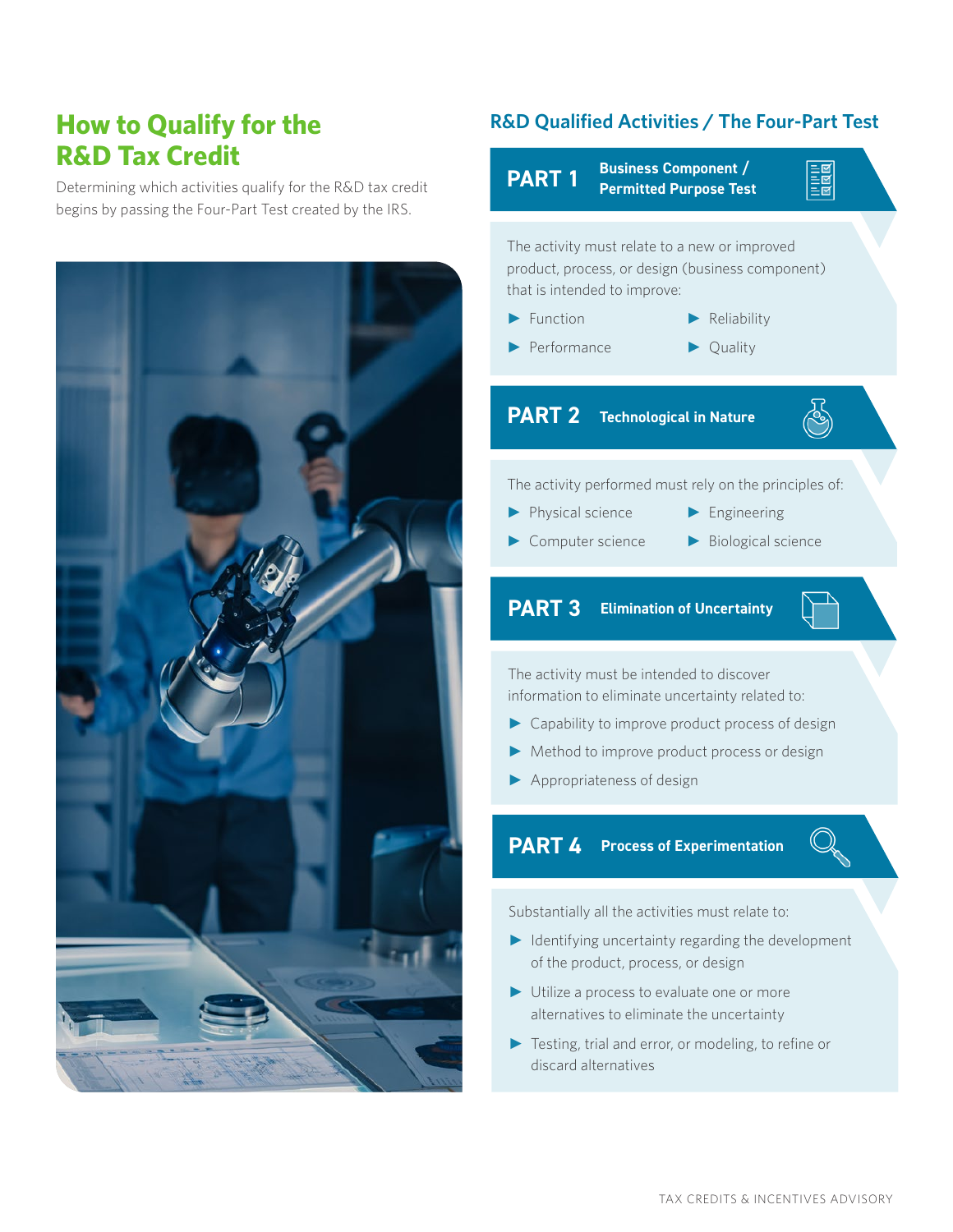## **How the R&D Tax Credit is Calculated**

The R&D tax credit is an incremental credit. Accordingly, to determine what portion of the annual qualified research expenses ("QREs") are credit-eligible, a taxpayer must analyze qualified spending in prior years. After the prior year analysis is performed, the taxpayer calculates a base amount of spending above which the current year QREs are multiplied by the statutory credit rate. Every year, the taxpayer has the option to choose between two separate calculation methods: the Traditional Method (20% statutory rate) or the Alternative Simplified Credit ("ASC") Method (14% statutory rate). Most companies calculate credits under the ASC Method; however, a taxpayer should explore both methods and choose the one that yields the largest credit.

## **Which Activities Do Not Qualify for the R&D Tax Credit?**

The IRS excludes some activities from consideration for the R&D tax credit. Non-qualifying categories include research after commercial production; funded research; foreign research; routine testing / quality control / maintenance; adaptation and reverse engineering; non-scientific research; and aesthetics.



## **What are Qualified Research Expenses?**

Specific expenditures incurred during the R&D process can be used to qualify for the credit. These Qualified Research Expenses ("QREs") typically fall into four categories:

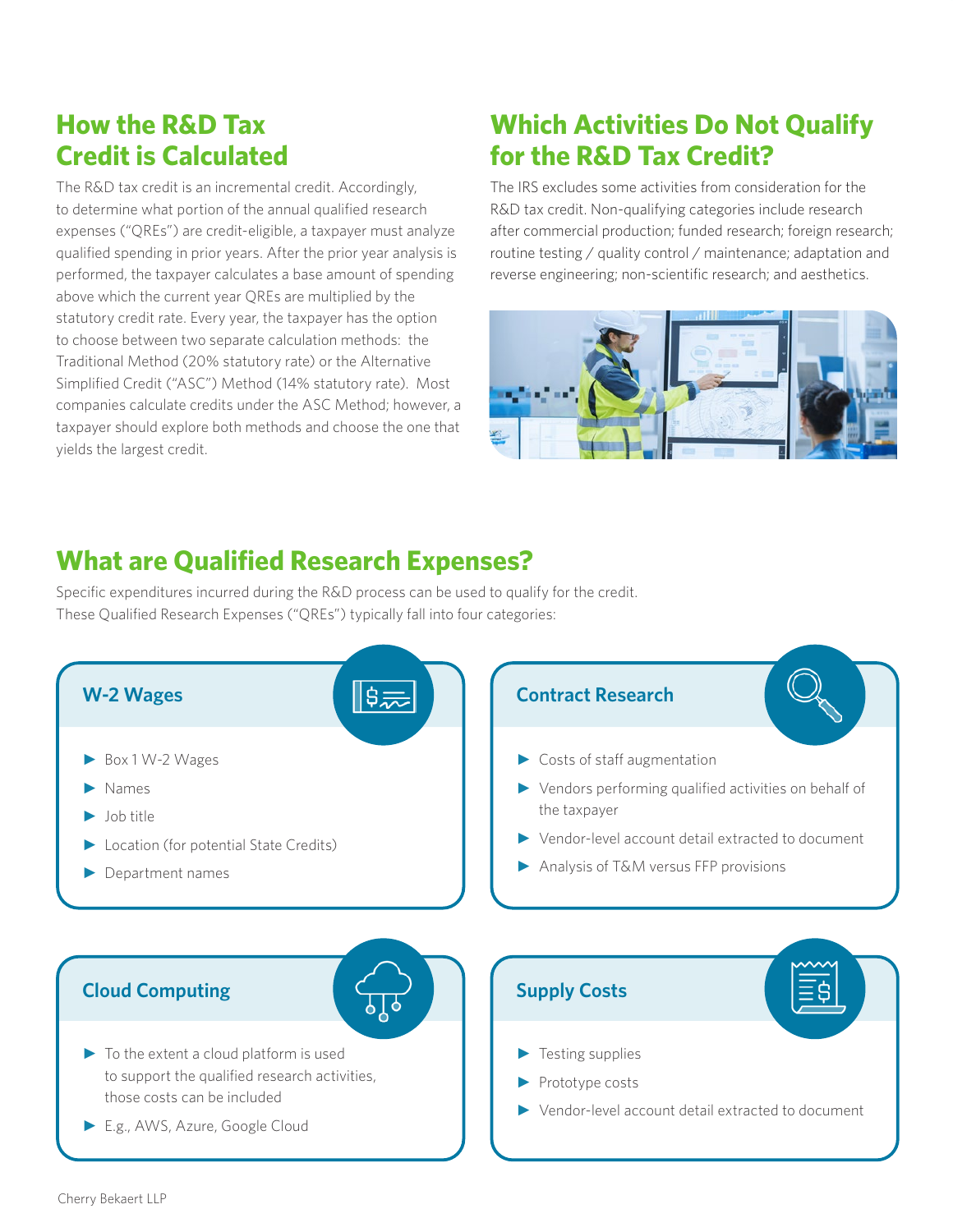# **Sample Credits by Industry**

| <b>Technology / Software Development</b>                                                                       | <b>Manufacturing</b>                                                                                            |  |  |  |  |  |  |  |  |
|----------------------------------------------------------------------------------------------------------------|-----------------------------------------------------------------------------------------------------------------|--|--|--|--|--|--|--|--|
| Integration of new and legacy systems                                                                          | Designing, constructing, and testing of prototypes or pilot<br>models                                           |  |  |  |  |  |  |  |  |
| Design and testing of systems such as new hardware or<br>software systems                                      | Development of new construction or processing techniques<br>to improve reliability in the manufacturing process |  |  |  |  |  |  |  |  |
| Modification to existing systems and processes to improve<br>performance, scalability, security, or throughput | Development of new techniques to address health, safety,<br>and environmental concerns                          |  |  |  |  |  |  |  |  |
| Making improvements to off-the-shelf solutions to meet the<br>needs of the taxpayer's environment              | Attempts to minimize product failure in the production<br>process                                               |  |  |  |  |  |  |  |  |
| Life Science / Pharmaceutical                                                                                  | <b>Financial Services</b>                                                                                       |  |  |  |  |  |  |  |  |
| Experimentation with new or alternative materials or re-<br>agents into existing processes                     | Integration of new platforms with in-house developed<br>software                                                |  |  |  |  |  |  |  |  |
| Development of new or improved informatics or analytical<br>tools                                              | Development of new trading platforms                                                                            |  |  |  |  |  |  |  |  |
| <b>Clinical Trials</b>                                                                                         | Integration of new financial products (e.g., crypto) into new<br>or existing applications and systems           |  |  |  |  |  |  |  |  |
| <b>CRO</b> Activities                                                                                          | Financial modeling and the development of new algorithms                                                        |  |  |  |  |  |  |  |  |
| <b>Food and Beverage</b>                                                                                       | <b>Energy</b>                                                                                                   |  |  |  |  |  |  |  |  |
| Test Kitchen activities                                                                                        | Design and development of networks and systems to<br>monitor energy capacity, transmission                      |  |  |  |  |  |  |  |  |
| The development of new packaging techniques                                                                    | Development of new and improved batteries                                                                       |  |  |  |  |  |  |  |  |
| Attempts to improve manufacturing processes                                                                    | Development of new bio-fuel production techniques                                                               |  |  |  |  |  |  |  |  |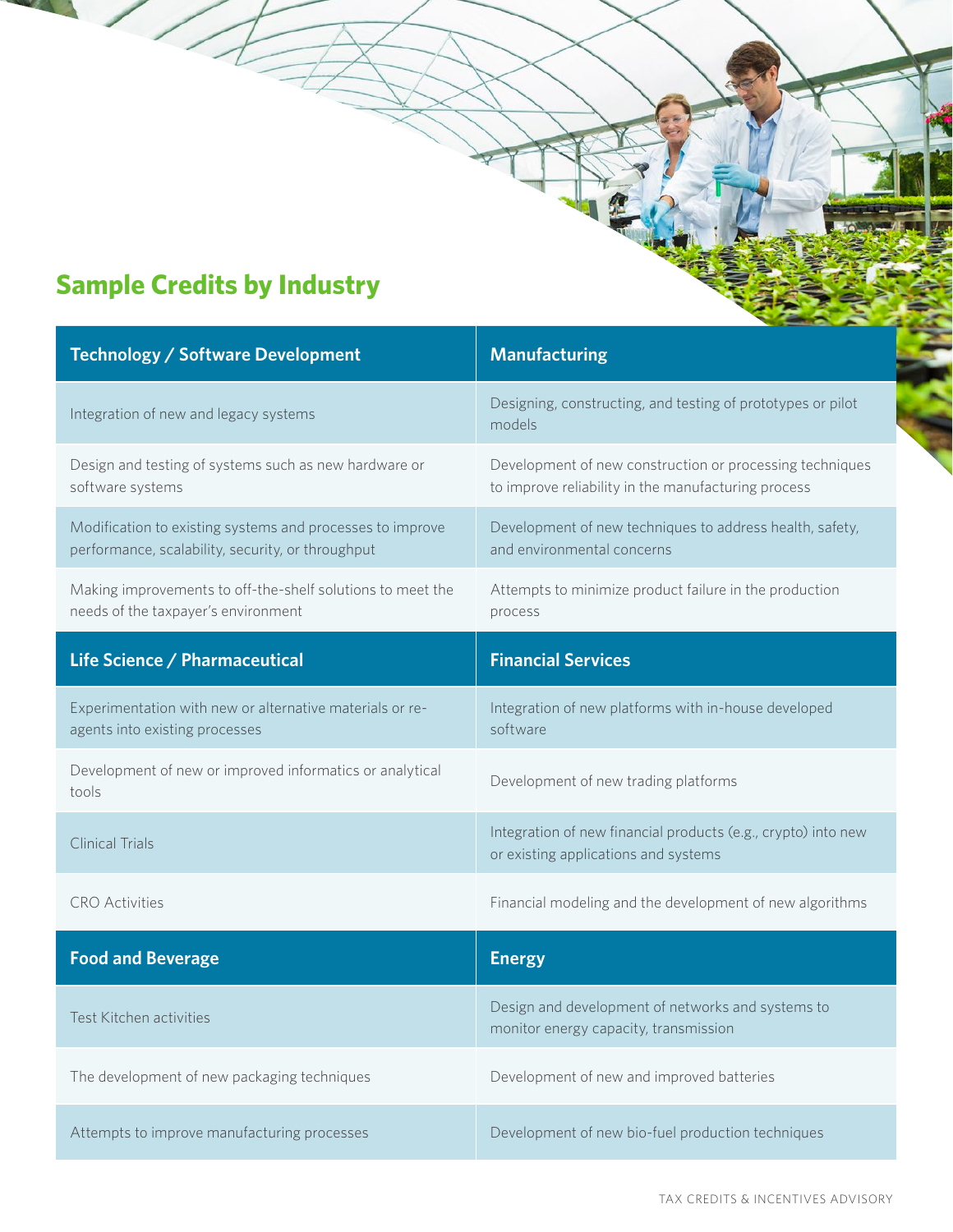# **Cherry Bekaert Process**

#### **Scoping the R&D Credit**

- ► Gather relevant information.
- ► Collect electronically available financial information.
- ► Identify Qualified Research Expenses.
- ► Conduct interviews with key personnel.
- $\blacktriangleright$  Estimate the federal and state research credits.
- ► Prepare a work plan for the research credit study.

#### **Performing the R&D Credit Study**

- ► Accumulate financial / cost accounting information.
- ► Organize documentation associated with the qualified research activities.
- ► Conduct interviews with technical subject matter experts.
- ► Analyze current and prior year expenses to substantiate the base amount and the credit eligible QREs.
- ► Prepare a methodology memorandum and interview memoranda to demonstrate how taxpayer's R&D activities meet the requirements for qualification under IRC Section 41.
- ▶ Prepare an IRS audit-ready deliverable.

### **Our Technolo Survey Proce**

Department

Development

Development

Cherry Bekaert's R&D sur a proprietary, easy to use Bekaert to allocate taxpa employees by business component

| ogy-Driven<br>ess<br>urvey process includes use of<br>se, survey tool that allows Cherry<br>ayer QREs among multiple<br>component and by activity. |       |                             |                               | Conceptualization/Discovery | Development<br>Design I | Prototype Development | Prototype Testing, Benchtop Testing,<br>Other Testing | <b>Runs</b><br>Trial<br>Manufacturability/Pilot/ | Direct Support | Direct Supervision/Review<br>Activities | General & Administrative Activities<br>(Non-Technical) | Routine Production, Maintenance,<br>and QC | People Development/Training,<br>Education | Operations | Non-US Activities | Non-Working Time (PTO, Holidays,<br>Sick/Mat Leave, Jury Duty) |                                          |
|----------------------------------------------------------------------------------------------------------------------------------------------------|-------|-----------------------------|-------------------------------|-----------------------------|-------------------------|-----------------------|-------------------------------------------------------|--------------------------------------------------|----------------|-----------------------------------------|--------------------------------------------------------|--------------------------------------------|-------------------------------------------|------------|-------------------|----------------------------------------------------------------|------------------------------------------|
| Job Title                                                                                                                                          | State | <b>Business Component</b>   | Project<br>Allocation<br>(% ) |                             | $\overline{2}$          | 3                     | $\overline{4}$                                        | 5                                                | 6              | 7                                       | 8                                                      | 9                                          | 10                                        | 11         | 12                | 13                                                             | Total<br><b>Activities</b><br>Allocation |
| Mechanical<br>Engineer                                                                                                                             |       | <b>Business Component 1</b> | 25%                           |                             | 25% 35% 10% 15%         |                       |                                                       |                                                  |                | 15%                                     |                                                        |                                            |                                           |            |                   |                                                                | 100%                                     |
|                                                                                                                                                    |       | <b>Business Component 2</b> | 25%                           |                             | 50% 50%                 |                       |                                                       |                                                  |                |                                         |                                                        |                                            |                                           |            |                   |                                                                | 100%                                     |
|                                                                                                                                                    | GA    | <b>Business Component A</b> | 40%                           | 80% 20%                     |                         |                       |                                                       |                                                  |                |                                         |                                                        |                                            |                                           |            |                   |                                                                | 100%                                     |
|                                                                                                                                                    |       | Non-Project Time*           |                               |                             |                         |                       |                                                       |                                                  |                |                                         |                                                        |                                            |                                           |            |                   |                                                                | 0%                                       |
|                                                                                                                                                    |       | Non-Working Time            | 10%                           |                             |                         |                       |                                                       |                                                  |                |                                         |                                                        |                                            |                                           |            |                   | 100%                                                           | 100%                                     |
| Electrical<br>Engineer                                                                                                                             |       | <b>Business Component 1</b> | 10%                           |                             |                         |                       |                                                       |                                                  |                |                                         |                                                        |                                            |                                           |            |                   |                                                                | 0%                                       |
|                                                                                                                                                    |       | <b>Business Component 2</b> | 80%                           |                             |                         |                       |                                                       |                                                  |                |                                         |                                                        |                                            |                                           |            |                   |                                                                | 0%                                       |
|                                                                                                                                                    |       | WA Business Component A     |                               |                             |                         |                       |                                                       |                                                  |                |                                         |                                                        |                                            |                                           |            |                   |                                                                | 0%                                       |
|                                                                                                                                                    |       | Non-Project Time*           |                               |                             |                         |                       |                                                       |                                                  |                |                                         |                                                        |                                            |                                           |            |                   |                                                                | 0%                                       |
|                                                                                                                                                    |       | Non-Working Time            | 10%                           |                             |                         |                       |                                                       |                                                  |                |                                         |                                                        |                                            |                                           |            |                   | 100%                                                           | 100%                                     |

Employee

Employee 1 Product

Employee 2 Product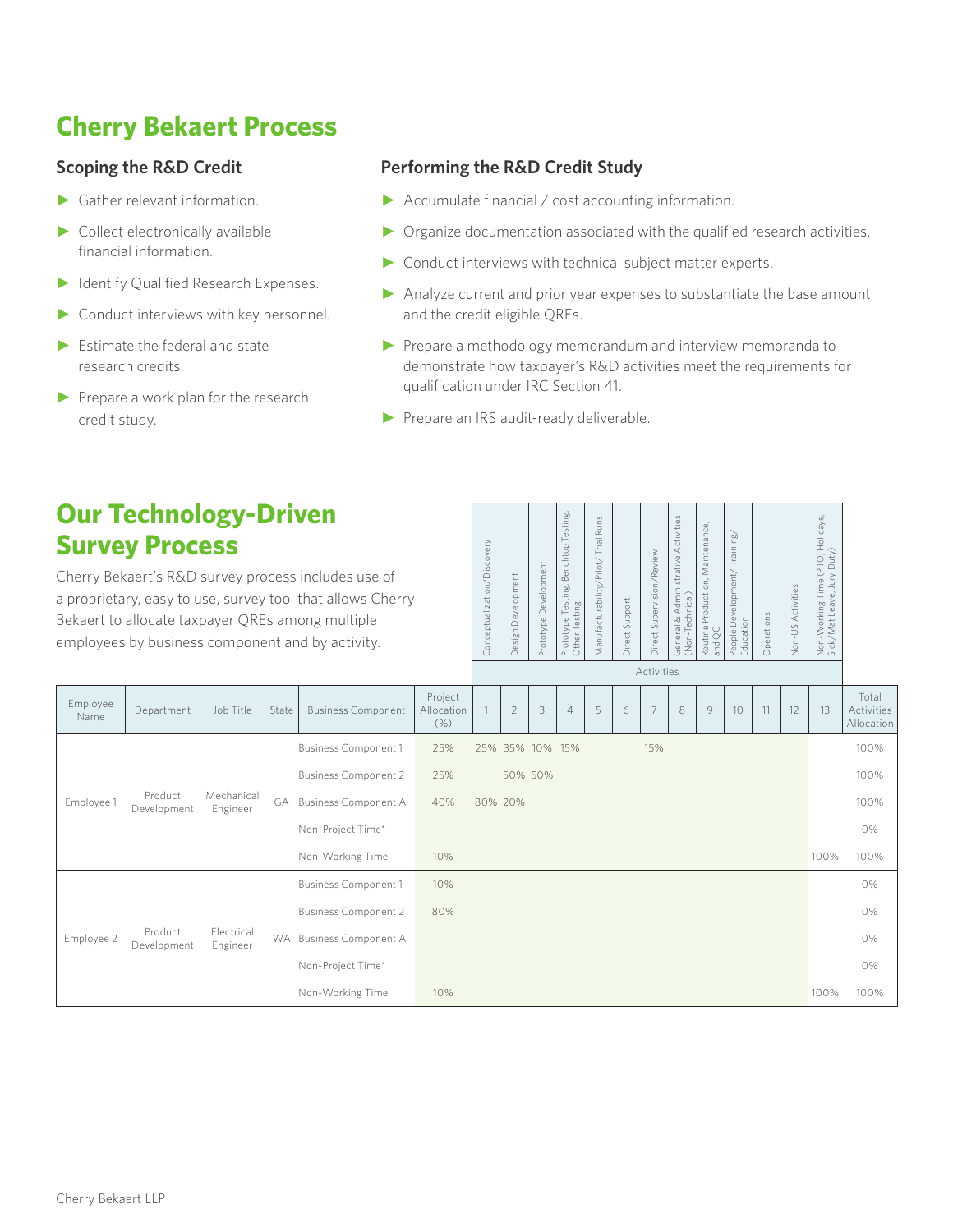## **Cherry Bekaert's R&D Tax Credit Services**

Cherry Bekaert provides a systematic approach to claiming your R&D tax credit. Our goal is to maximize the incentive and provide qualified and detailed documentation that meets IRS standards. When assessing the potential for R&D tax credit benefits, we analyze your: tax returns for the prior four years; prior research credit studies; organization charts, employee W-2 wage amounts, general ledger Information, time tracking data; as well as any internal documents defining how potentially qualifying projects are approved at the company. We also look at any contracts defining the payment terms between the company and its customers and the company and its contractors.

Our Tax Credits & Incentives Advisory professionals begin by providing a complimentary analysis of your operations to identify Qualified Research Expenses and estimate federal and state R&D tax credits. Then we map out a plan to implement your research credit study. The next step is conducting a thorough, detailed study that addresses IRS requirements, followed by preparation of a comprehensive memorandum documenting how these requirements are met. Finally, Cherry Bekaert provides each client with an IRS audit-ready deliverable.





## **Value Added Benefits**

- ► Complimentary analysis of federal and state R&D incentive benefits.
- ► IRS defense services.
- ► Consultation and analysis regarding credit utilization by the company and by partners and shareholders.
- ► Analysis of whether R&D credits can be used against federal and state payroll tax liabilities.
- ► Deliverables designed to address potential IRS inquiries.
- ► Proprietary technology tools to survey R&D subject matter experts.
- ► Identification of other credit benefits specific to alternative energy investments, hiring, and capital investments.